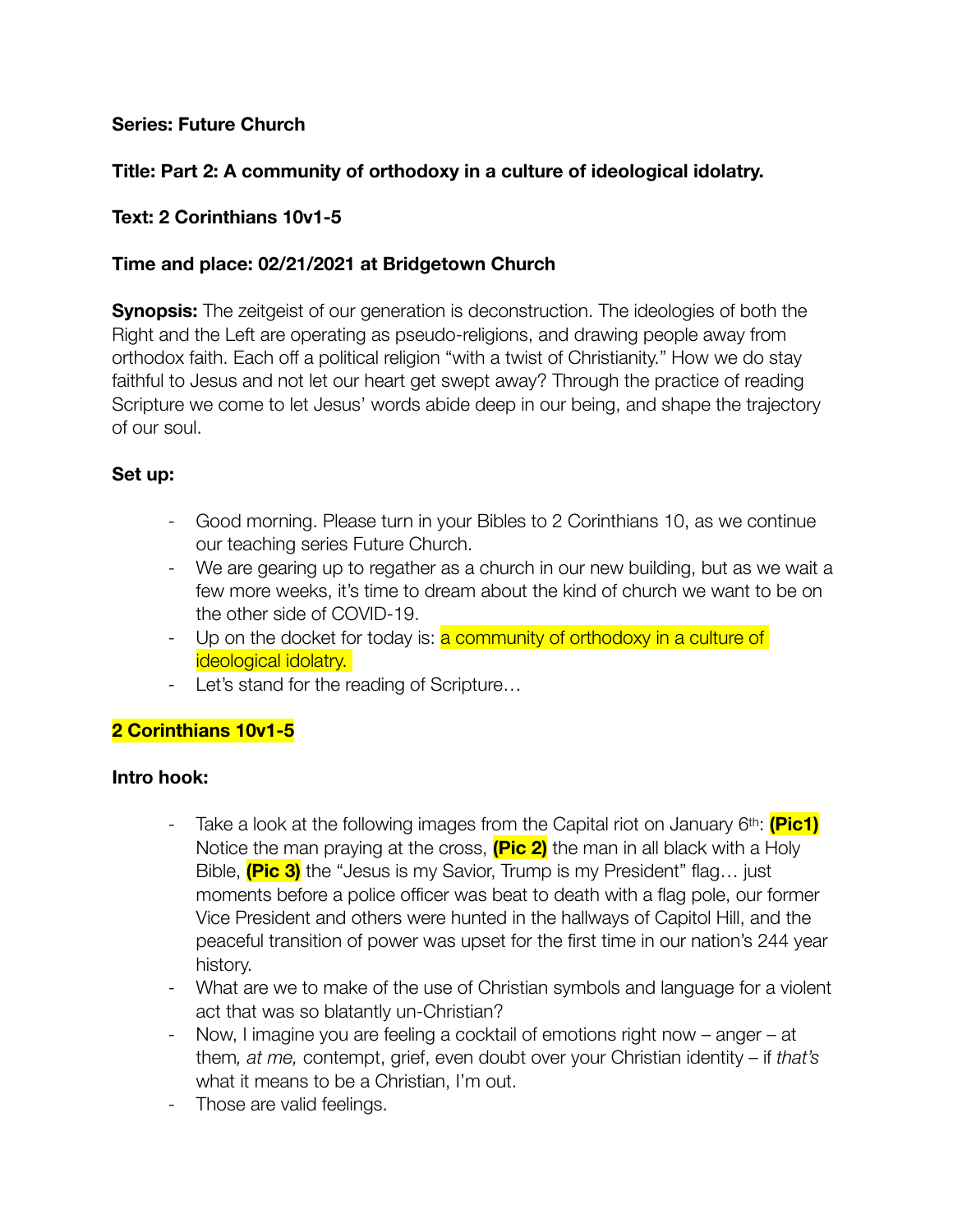- Paul writes about those who "bring the way of truth into disrepute." (2 Peter 2v2)
- As a group of pastors said in a statement last week on the Capital Riots: "There is a version of American nationalism that is trying to camouflage itself as Christianity – and it is a heretical version of our faith."
- *But*: the same could
- be said of the Left as well. Portland, as you know, is one the most politically homogenous cities in the world; there is *very little* diversity of thought here, so it's easy for us to miss how *we* have been swept up in the culture wars.
- Take a look at a few *more* images. **(Pic4)** Notice the use of the cross and a heart to argue for killing the unborn, the greatest genocide of our time, **(Pic5)** or the Pride Flag flying front of the church steeple, **(Pic6)** or the new trend of the rainbow clerical collar. If you know the history of the clerical collar, it was designed to set the pastor or priest apart from the world; it was white to symbolize holiness, and in the Catholic tradition, to symbolic the priest's celibacy – the choice to give up sex and marriage to consecrate his entire life to God. What are we to make of that turned into a symbol for something so far from the vision of Jesus?
- What are you feeling *now*? Shocked? *You can't say that.* Angry at me *for sure*. Confused?
- What if I were to flip the pastors' statement around and say, *"There is a version* of American progressivism that is trying to camouflage itself as Christianity – and it is a heretical version of our faith"?

**Seam:** Now, before you log off or type an angry tirade email; I don't actually want to talk about politics and sex today; I want to make one simple point: *we live in the age of ideology*. On both the Right and the Left. And I want to talk about what the ideologies of both sides have in *common*.

## **Movement 1:**

# **Ideology:**

- Ideology is marked by two basic features:
- **1. It's when you take a part of the truth and you make it the whole.** All ideologies start with a truth or good idea, but then they make that one thing the whole thing, and in doing so, distort the vision into a parody of itself.
- An easy example from the last century is the Russian Revolution; what started out as an erudite critique of classism and a vision of a society of equality and justice ended up as the greatest genocide in human history. Utopia became dystopia.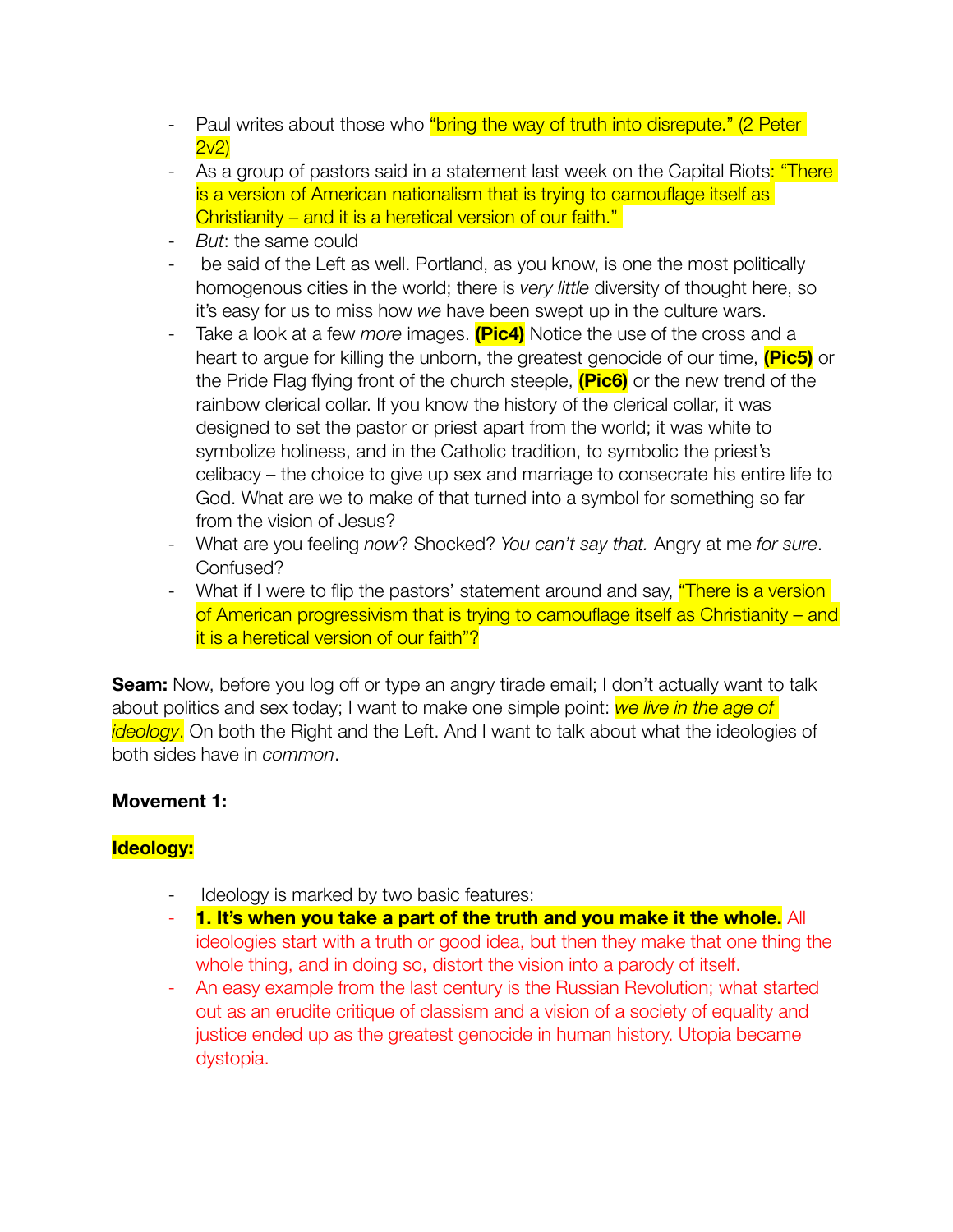- You see, human are a mixed bag: we're the image of God, and so we're full of goodness and wisdom; but we're also born bent and full of sin; so apart from God, we ruin everything we touch. Second, ideology is…
- **2. When you take a good thing and make it ultimate.**
- Something like equality or justice or freedom or individualism or politics or a nation state – all good things – but when they become the ultimate thing, when they become de facto gods, that people put their faith in, and give allegiance to, the result is disaster. Because God is kicked off his rightful place at the center of our heart.
- The common denominator all ideologies is they put humanity, and its ways, and moral reasoning, and autonomy at the center; not God and his ways, and his judgements, and his loving authority at the center.
- So, they take a part of a truth and make it the whole, and they take a good thing and make it ultimate.
- Interesting, that's also how a lot of Christian theologians define idolatry.
- Could it be that ideology is the idolatry of our generation?
- Many cultural analysts over the last year or two have noted the religious nature of ideologies on both sides of the culture wars. They have a gospel, they a priesthood, they conversion stories, those that do not yet know the truth, they have dogma you have to believe and are not allowed to question or doubt, they have excommunication, they have eschatology – a vision of where human history is going.
- Ideologies often start out as theories or visions of a better society but then evolve into metaphysical lenses by which people see all of life; in that sense, they attempt to replace religion - they offer an identity and sense of self-worth (even if it's a fragile and performative one), a community of belonging (even if it's a tribal anti-community), they offer meaning and purpose, they offer an ethical vision of good and evil, a line of demarcation between the righteous and the wicked, hope for a better tomorrow – but all without God.
- Decades ago, Leslie Newbigin the pastor turned cultural analyst made the prediction that as the West secularized, religion would not go away; rather, it would be transferred to politics. He warned of the rise of what he called "the political religions."

**Seam:** But what's confusing is the ideologies of our day, or what Newbigin called the political religions, draw on Christian symbols and language.

# **With a twist of Christianity:**

- In his excellent article *The Sad Irony of Celebrity Pastors*, the journalist Ben Sixsmith writes about the tragic moral fall of a well-known pastor and ties it to a larger pattern that he calls the "with a twist of Christianity trend."
- He writes: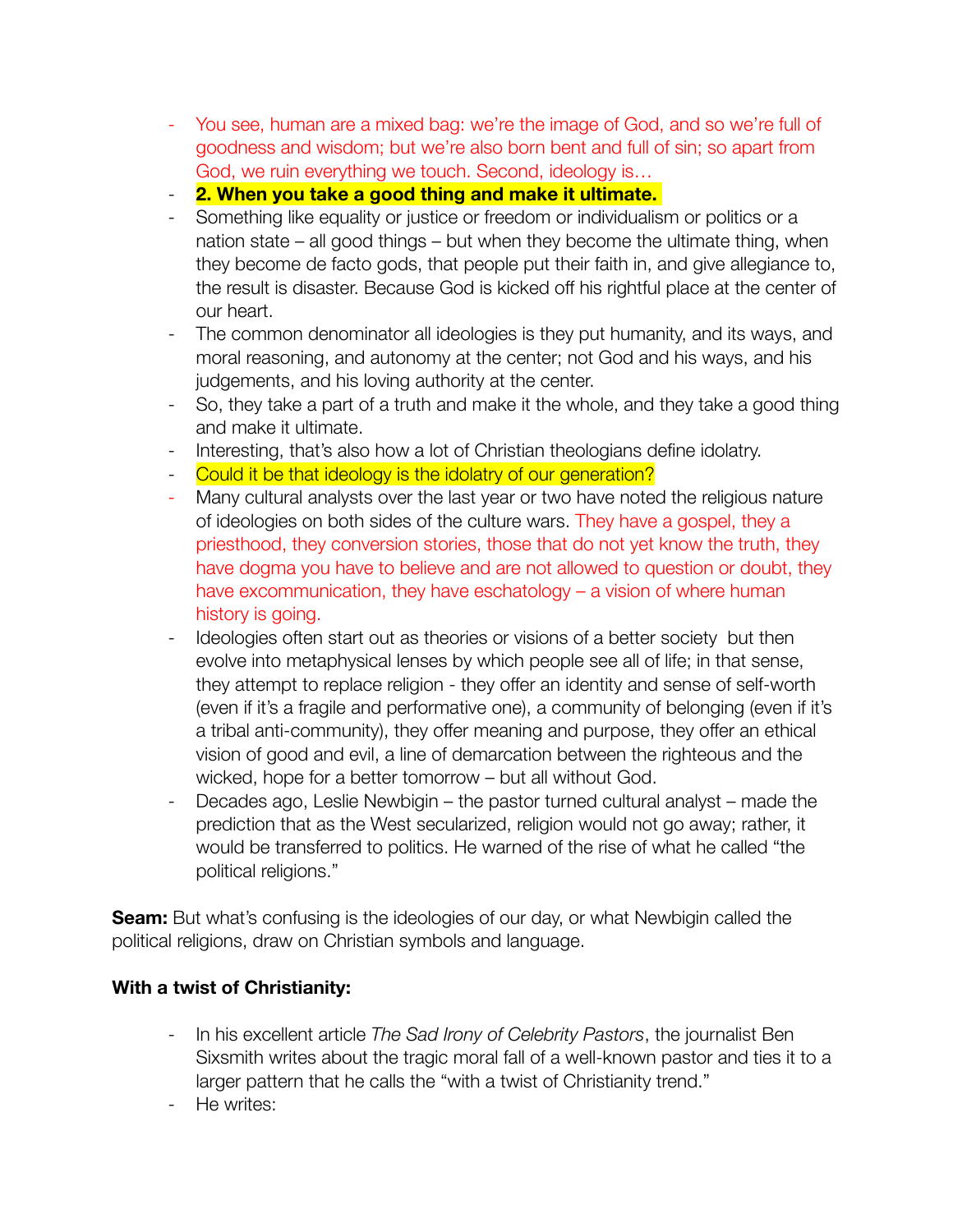o "There is mainstream culture, celebrities, fashion, music, modish political activism and a message of self-love, but with a twist of Christianity. Most people stick with mainstream culture because they can have all those things *and* pre-marital sex. We can see the '…with a twist of Christianity' trend elsewhere. [Jerry] Falwell was representative of the right-wing, business-oriented evangelicals who offer capitalist self-enrichment and hubristic jingoism...with a twist of Christianity. Then there are progressive Christians… who promote the usual left-wing causes…with a twist of Christianity. While different in beliefs, such people share patterns of thought: the former believe secular individualists mysteriously share God's wishes for what should be done with money while the latter think that secular progressives mysteriously share God's wishes for what should be done with bodies. So, if Christianity is such an inessential addon, why become a Christian? I am not religious, so it is not my place to dictate to Christians what they should and should not believe. Still, if someone has a faith worth following, I feel that their beliefs should make me feel *uncomfortable* for not doing so. If they share 90 percent of my lifestyle and values, then there is nothing especially inspiring about them. Instead of making me want to become more like them, it looks very much as if they want to become more like *me*."

**Seam:** You see, while the ideologies of our day are new, the temptation to mix the way of Jesus and what the NT calls "the way of the world" is ancient.

## **Age old temptation:**

- The age-old temptation of the people of God isn't to atheism but to idolatry. Not to God *or*, but God *and*.
- This is still going on, thousands of years later; where the name of Jesus is coopted by ideologies from both sides that, honestly, are rival religions.
- The temptation for most of us is, as it was for Israel, to syncretism, to a kind of DIY faith that's a mix of Jesus and sabbath and contemplative prayer and progressive sex ethics and western individualism and consumerism.

## **Movement 2:**

**Hinge:** How are we to live and follow Jesus in an age of ideology?

- 2 Corinthians 10 is a path forward for such a time as this.
- In context, Paul is dealing with a group of false apostles, who claim to be Christian spiritual leaders, but in reality are "...false apostles, deceitful workers, masquerading as apostles of Christ. And no wonder, for Satan himself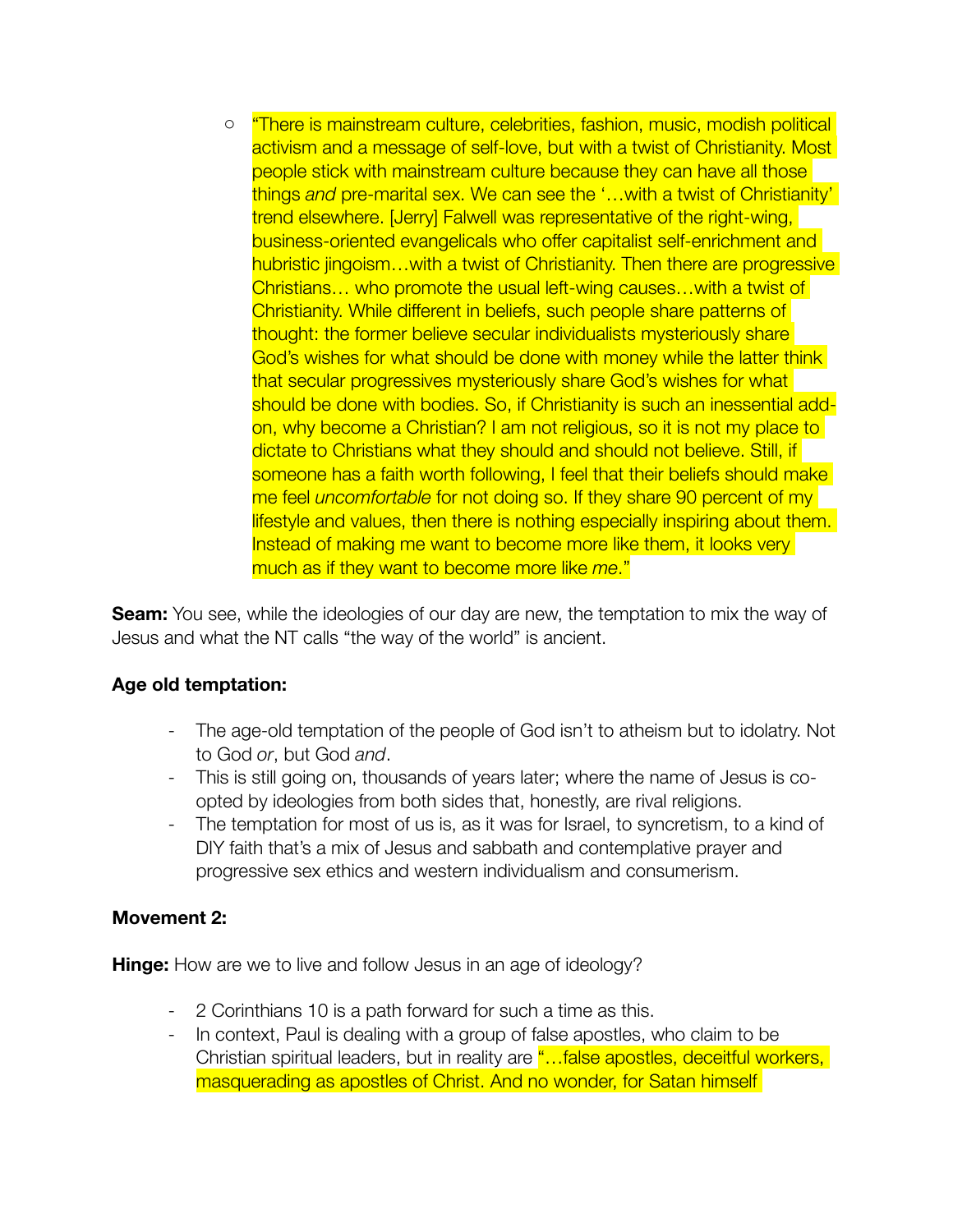masquerades as an angel of light. It is not surprising, then, if his servants also masquerade as servants of righteousness."

Look again with me at verse one...

# **2 Corinthians 10v1-5:**

- By the humility and gentleness of Christ I appeal to you note Paul's tone he's wildly at odds with the Corinthians moral vision of reality, but he comes in a spirit of humility and gentleness. The word "appeal" means a polite request. He's not trying to coerce or control people; calling people to Christ.
- *I, Paul, who am "timid" when face to face with you, but "bold" toward you when away! –* Apparently he wasn't all that impressive in person, but he was a bold, daring writer.
- *I beg you that when I come I may not have to be as bold as I expect to be toward some people who think that we live by the standards of this world. –*  there were some in the church, as there are some in every church, who actually thought we live by the standards of the world.
- The word is a technical term in the NT; it's used first by Jesus and then picked up by Paul and others…
- The world in the NT is a system of ideas, values, morals, practices, and social norms in a culture corrupted by the twin sins of rebellion against God and the redefinition of good and evil.
- Dallas Willard defined it as: "Our cultural and social practices, that are under the control of Satan and, thus, opposed to God."
- Dr. Gerry Breshears said it this way: "The world is Satan's domain, where his authority and values reign—though his deception makes that hard to realize. If you are of the world, then it all seems right.
- Now, there's a Left version of the world and a Right version… but no matter what side we gravitate toward, we all feel the gravitational pull of the world, and have to resist a kind of orbital decay in our discipleship to Jesus.
- Paul goes on, *For though we live in the world* we live in Portland.
- *We do not wage war as the world does* we follow a Rabbi who taught nonviolence and enemy love, who *gave* his life, rather than take life. So, we don't *ever* resort to violence, or even contempt or moral superiority or trolling on social media. We do not wage war as the world does…
- **The weapons we fight with are not the weapons of the world. On the contrary,** *they have divine power* – meaning, we don't fight with just intellectualism or moral reasoning – but with the power of God and his gospel.
- *…to demolish strongholds* (and that word can be translated, "deconstruct, more on that in a minute…) the word here is ὀχύρωμα/ochuroma *–* it's a military fortification.
- There are strongholds, they are fortified positions of the enemy in the world, and in the church and our individual lives.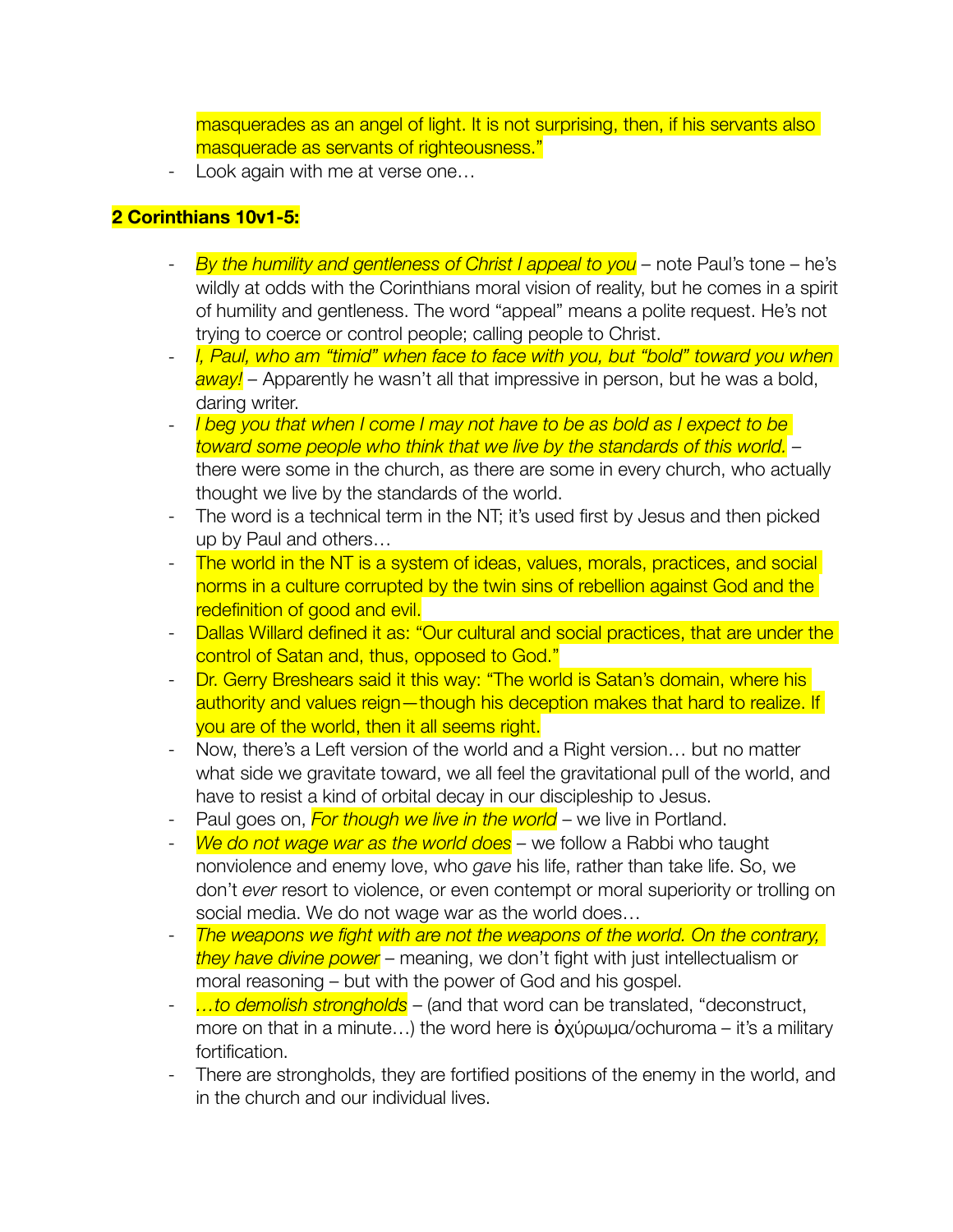- What starts out as a foothold of the enemy a lie, a habit, a relationship often grow into a stronghold of evil in your heart that you can't dislodge or drive out.
- Paul goes on to define strongholds as two things:
- *We demolish arguments and every pretension that sets itself up against the knowledge of God.*
- 1. "Arguments" the word in Greek is *logosmai* it means thoughts or thought patterns or idea matrixes. And…
- 2. "Every pretension" the word is *hupsōma* and it's hard to translate. It more literally means "exalted thing." It can be translated "every lofty opinion" or Eugene Peterson translates it as "warped philosophies." For our purposes, ideologies.
- So the strongholds are ideas and ideologies that are animated by demonic power, that enslaved us under the enemy.
- As Willard put it, "Ideas, not tyrants, are the primary stronghold of evil in the human soul and society."
- Paul goes on: *we take captive every thought to make it obedient to Christ.*
- Note that for Paul the battle for our soul is won or lost on the field of our mind. There is a war raging, not just "out there," but "in here," and it's not between Right and Left, but between the kingdom of God and the kingdom of darkness.
- As followers of Jesus, we wage war in our mind against ideas and ideologies in order to make *all of our life* "obedient to Christ."

**Seam:** The word used for this for a very long time is **orthodoxy.** 

# **Orthodoxy:**

- *Ortho* meaning right in Greek, and *doxa* meaning belief. Right belief.
- You may or may not like that word. But it just means a body of ideas and ethics and practices that have been passed down from the life and teachings of Jesus and the NT writers for two thousand years.
- Yes, followers of Jesus disagree on *all sorts* of secondary issues, and yes the library of Scripture is very clear about some things, and unclear about others.
- But there is a body of truth that you can safely say, *This is what followers of Jesus believe*. And, *This is how followers of Jesus live*.
- The NT word is just the Way, capital W.
- And orthodoxy if we call it that, or the Way is a form of obedience to Christ, a form of allegiance to Jesus as Lord.
- Or put another way, it's a form of trusting surrender to love.
- And we are an orthodox church; *there is no hiding that*. I know many of you are new to Jesus, and many more are trying to figure out what you believe – and we work very hard to teach with nuance and thoughtfulness and humility to the best of our ability.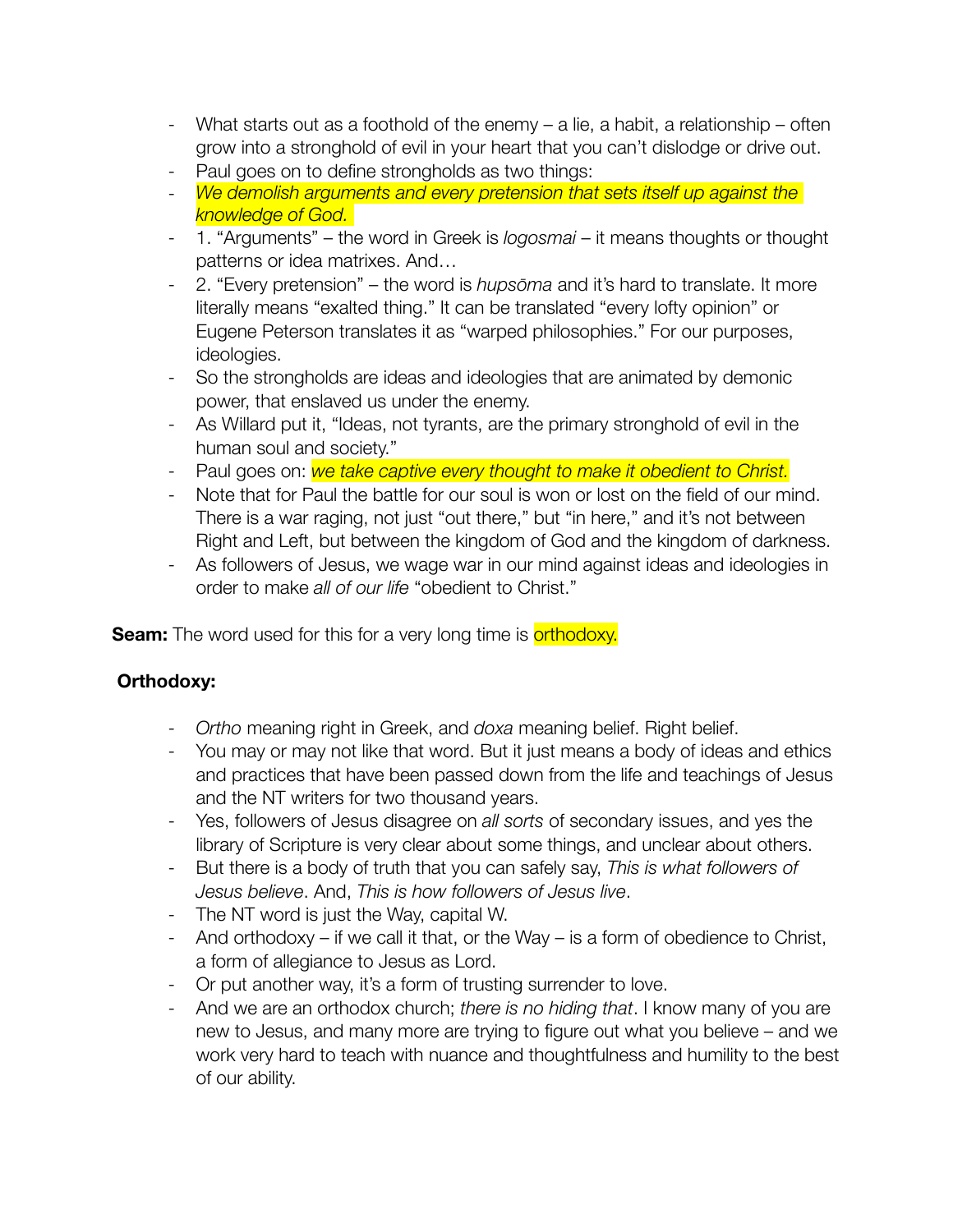- But our leaders have come to realize that we need to stop beating around the bush. We are not a progressive church, nor are we a conservative church. We do not align with the Left or the Right; we are a Jesus church.
- We love Jesus. We trust his wisdom and intelligence and goodness. We find his life and teachings to be the most compelling and true vision of life on offer. We love prayer, we love to experience Jesus' presence and peace by the Spirit. We love Scripture, we ache not just to read and understand it, but to live it out. And while we are quick to apologize for all the ways that we do not measure up to Jesus' example, we do not apologize for our love of Jesus and our allegiance to him as not just a smart rabbi or social activist – but as the Lord of all creation. The Christ/King whom God raised from the dead and set at his right hand to rule over the universe. Who one day will return to put the world to rights, to judge the righteous and the wicked, and to reign forever.
- That's who we *are*.

**Seam:** I know this is hard for a lot of you to swallow...

#### **Deconstruction:**

- We are living in a generation wide crisis of deconstruction. All around us people – in our own church – are being swept away by the ideas and ideologies of our time.
- Next week, on March  $3<sup>rd</sup>$ , we're hosting a livestream lecture with Dr. AJ Swoboda on his new book *After Doubt: How to Question Your Faith Without Loosing It*, which is all about deconstruction.
- But let me speak to it for just a few moments…
- The first thing that must be said about deconstruction is there's a *good* type of deconstruction that we see in Jesus and the Hebrew prophets and the Reformers, where they use Scripture to critique world's influence corruption of the church.
- But then there's another type of deconstruction, that of Western millennials who use *the world* to critique *Scripture's* authority over the church.
- The former is the way of Jesus; for example, it's what's caused us to rethink a lot of issues, from just war theory to the role of women in the church. The latter is not.
- The second thing that must be said is that deconstruction is the middle of a process of maturation, *not* the end goal. Developmental psychologists talk about a three-stage process:
	- o Construction in your childhood and family of origin you are handed the building blocks for a worldview, along with a template, and you construct one. This is good and healthy, but it tends to be black and white. Very little room for mystery. We are very self-righteous and rigid in stage one.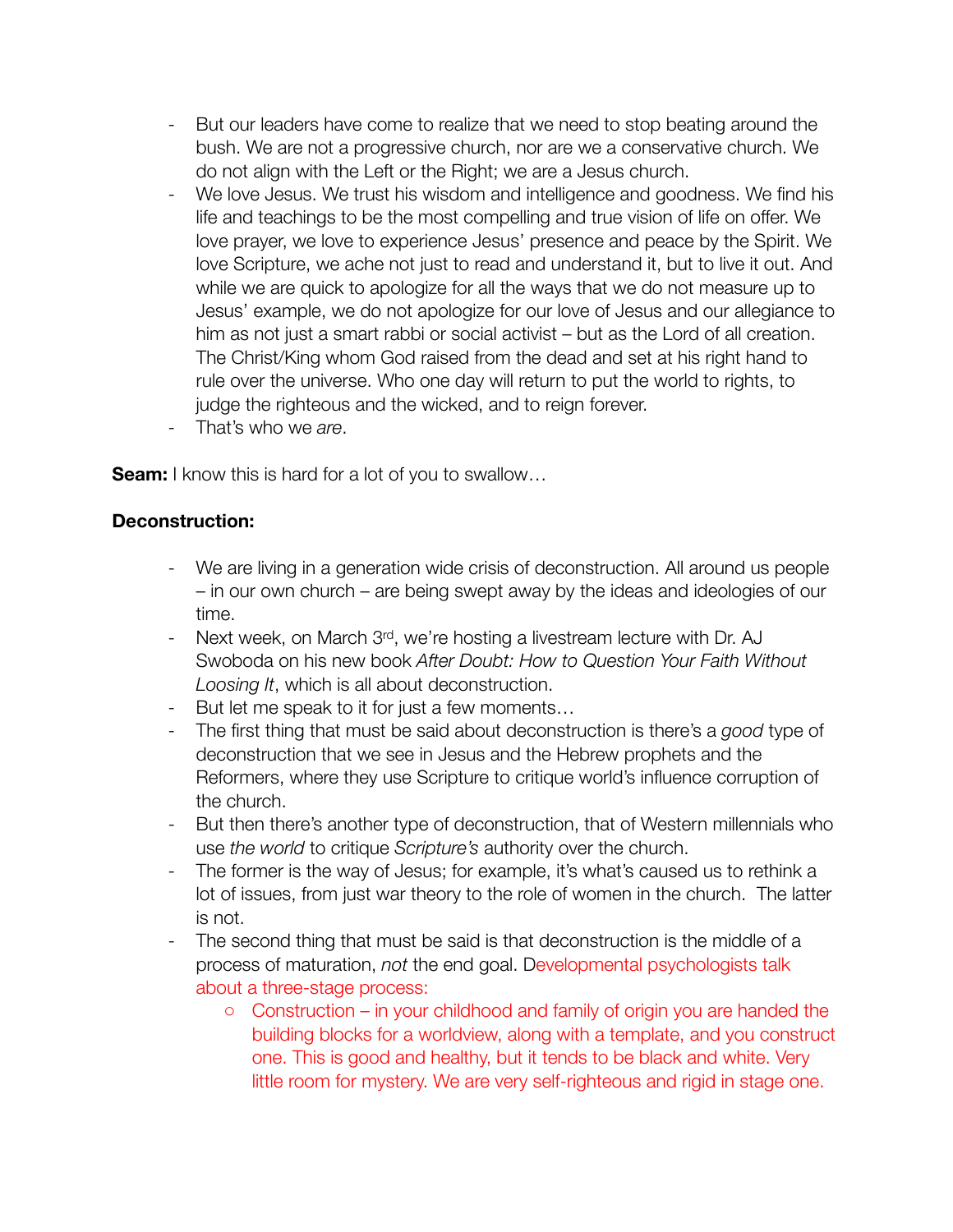- o Then deconstruction as you become an adult, you realize all the problems and issues with your worldview, all the ways the template you were handed was skewed. We start to question, doubt, search out truth.
- o Then comes *reconstruction*  as you rebuild a worldview based on the best wisdom of previous generations, but one that you now own with humility, wisdom, and conviction. Stage three is what the French philosopher Paul Ricoeur called "a second naivete."
- We live in a stage one and two culture.
- There's a conservative version of stage one, that I grew up. "The Bible says, I believe it, that settles it." It doesn't allow space for doubt or questions; it confuses one's interpretation of the Bible with the Bible itself, and therefore is corrupted by human fallenness.
- And there's a progressive version of stage one where people parrot the fad lingo of various ideologies, people unthinkingly accept ideas that are full of contradiction and bias, and, just like conservatives, do not allow space for doubt or questions; you're labeled a heretic and shamed if you even question the dogma.
- But overall, we're in a stage two culture. Where people get stuck in a kind of limbo, more against evil than for good, more skepticism than faith.
- Very few people are stage three where they have deep convictions about God and Scripture and reality, but they also have a high capacity for mystery and ambiguity and the paradox of the human condition and even the Bible; who live in humility, compassion, but also conviction. They exist, but in small number.
- All that to say, deconstruction is not the end goal! It's the middle of a process.
- If you're *in* that process, please, let our pastoral team come along side you, love you, serve you on your spiritual journey. Don't deconstruct alone, with the voice of a cynical podcast in your ear; but in community, under the Spirit's leading; you will come out the other side *more* in love with Jesus.
- The last thing that must be said about deconstruction is that it's much more complex than a simple – you're orthodox or a heretic – binary.
- There's no one-size-fits-all paradigm, but as I see it and this is just my pastoral perspective – deconstruction is the axis point between three external factors, and three internal. At the external: **(Diagram 1)**
	- o 1. A "cheap grace" as Bonhoeffer called it and low discipleship culture that is more interested in making converts than making apprentices to Jesus. The Western church – for a very long time – has created a milieu in which it is possible to be a "Christian" but not a disciple of Jesus. To have Christ without a cross.
	- o 2. Then you have ascendent secular ideologies again, on both sides that are coming to replace Christianity in the Western world; quasireligions that are not just held by elites, but spread by the digital IV into our mindstream, and educated into us by the school system, pop culture, and capitalist marketing departments.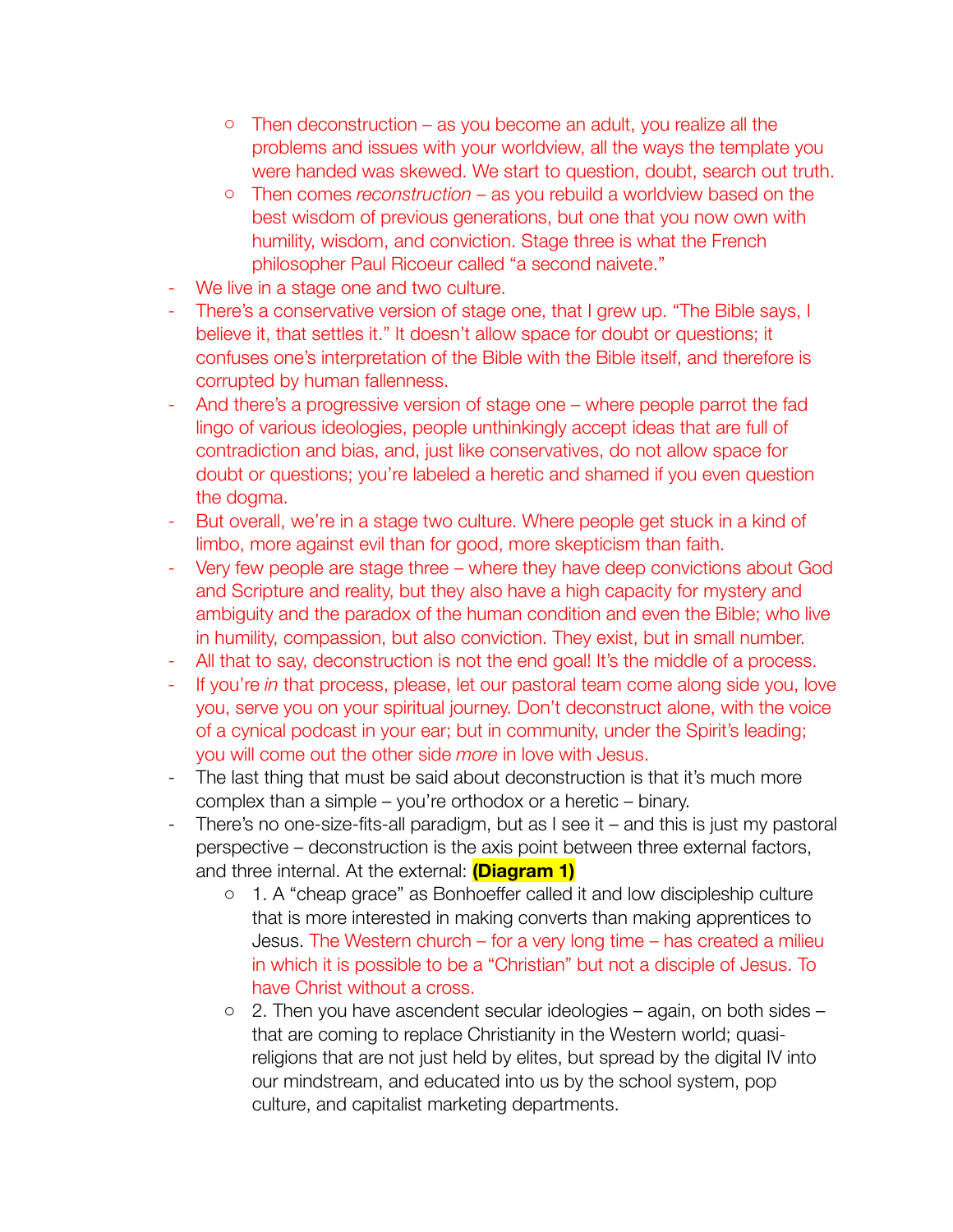- o 3. Then you have the tragic break down in trust of spiritual leaders.
	- **.** Just this week another story broke of Ravi Zacharias, who we thought was one of the good ones! But gross sexual misconduct. How many stories can a generation take before all trust in spiritual leaders is burned up?
- So, at the external, you have a low discipleship culture, aggressive secular ideologies, and a lot of distrust. Then at an internal level… **(Diagram 2)**
	- o 1. You have a lack of the fear of God. And with it, a lack of surrender to God's fierce love. A Christianity without a cross. The result is an undisciplined flesh, or an un-discipled flesh, that is coddled and given free reign rather than conquered by the Spirit's power.
	- $\circ$  2. Then you have a mind that is full of digital input, rather than saturated in Scripture and prayer.
		- The Barna group report that the average millennial consumes over three thousand hours of digital content a year, only 150 of which is Christian. That's a 20:1 ratio.
		- **This is key to realize because, as Hwee Hwee Tan put it, "You** become what you contemplate." You become what you give your attention to.
		- If your ratio of secular ideas to Jesus' truth is 20:1, that's going to have a corrosive effect on your faith.
	- o 3. Then finally, you have a wounded heart. I know almost no people who have deconstructed their faith who were not first wounded – by a spiritual leader or church, or by their family or origin – or it could be a wound from singleness and loneliness – a lot of people deconstruct out of the pain of not being able to find a Christian spouse. The wound could be from anything, but you likely carry a wound.
		- And emotional wounds are often portals for the demonic into our heart. Then you have a kind of double-trauma. The original trauma of an emotional hurt, followed by the even worse trauma of demonic lies, such as when people who suffer abuse, then come under assault from a lie that says they are unloved.
		- **EXECT:** It's a great tragedy, and if that's you, we are so very sorry.
	- o But together, the lack of a fear of God, a mind that is caught up in the noise of the world, and a wounded heart, become easy prey for the enemy.
- Now, for those of you who are in deconstruction as we speak, this is *not* an attempt to label you; this has been a testing year on our faith; this is my loving attempt to plead with you to return to the love of God. And to rest of us, it's my *appeal* to "guard your heart, for from it flow the issues of life." Don't let a stronghold of ideology take root in your inner life.

## **This is the call of Paul in the text…**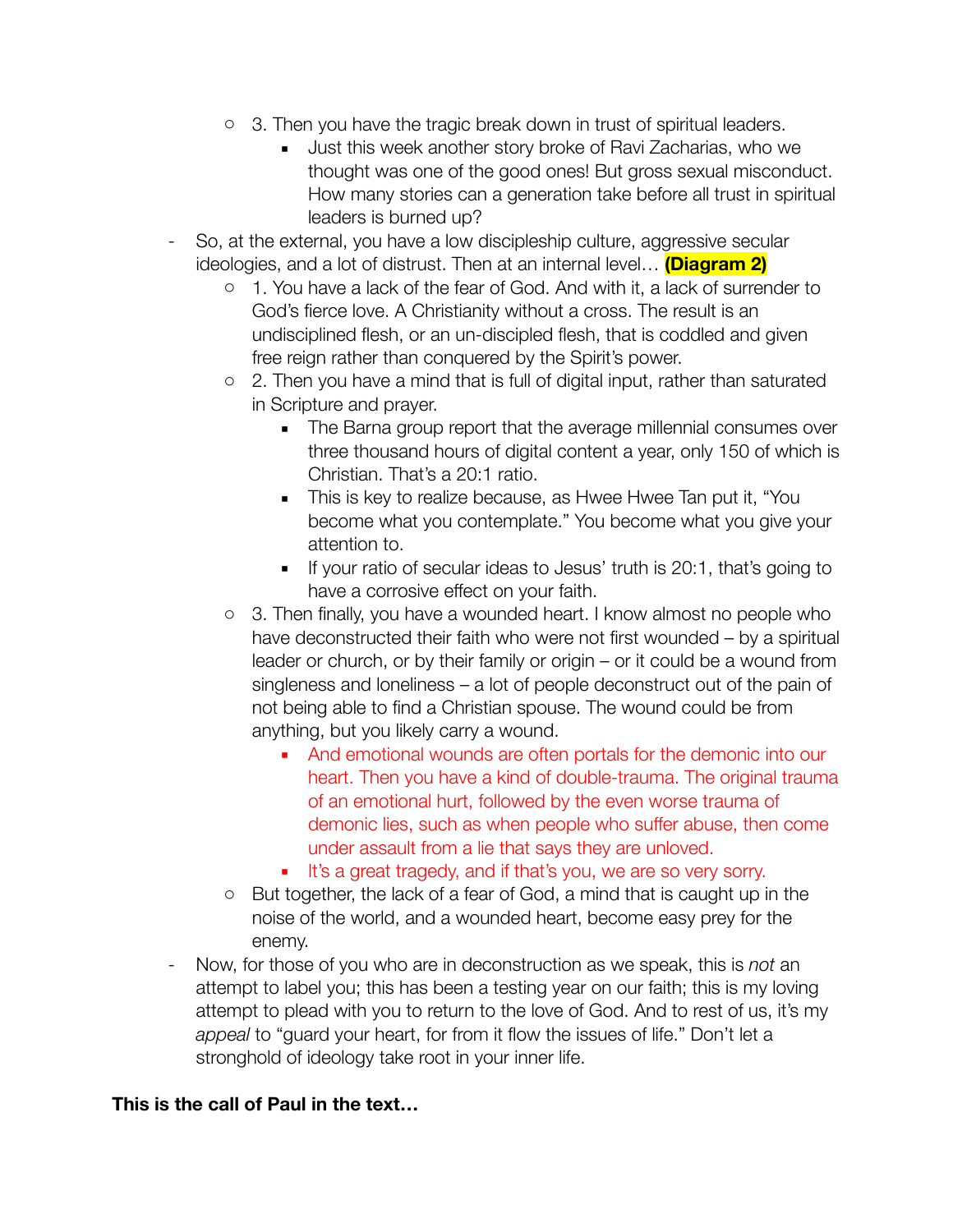- Paul calls on us as followers of Jesus to aim the deconstructionist impulse not at the orthodoxy of the way of Jesus but at the ideologies of the world.

#### **Movement 3:**

**Seam:** Now, as we wind down... Is there a practice from the way of Jesus to index our hearts away from captivity to ideology and toward the freedom of the Way. To demolish the strongholds of the enemy in our heart? Yes, there are many, but at the top of the list is Scripture.

#### **Scripture:**

- Scripture is a library of writings that are both human and divine that together tell a unified story that leads us to Jesus.
- Jesus was a rabbi, or a Bible teacher. His mind was saturated in Scripture. He would teach it, quote it, pray it, live it. He was obedient to scripture as a form of surrender to the Father. For him, it was more than good literature; it was Godbreathed truth. In reading Moses or David or Isaiah, he was reading God's word over his life. And then God raised Jesus from the dead to validate Jesus' view of reality.
- To clarify, we don't trust in Jesus because of the Bible; we trust in the Bible because of Jesus.
- For us as followers of Jesus, our aim isn't just to read Scripture, or even to understand it, but to obey it, as an act of faith in Jesus.
- But more than that, it's a vehicle for abiding in Jesus. Jesus said, "If you abide in me *and my words abide in you*, ask whatever you wish, and it will be done for you."
- All of us have words or ideas that flow through our mind all day long. To let Jesus' words remain in us, is to let his ideas – this truth – flow through our mindstream and give shape to the inner architecture of our heart.
- Our apprenticeship to Jesus, therefore, must curate our mindstream. It must guard our mind against the ideas and ideologies that are set against the knowledge of God, which for us means strict discipline around our phones and internet and TV, in quality, frequency, and moral tenor. But we must also guide our mind *into* truth, by living in Scripture.
- There's no right way to read Scripture. You can read a small section slowly and prayerfully, what some call *Lectio Divina*; you can also read – or listen – to large swaths of scripture at once, which is how much of Scripture was designed to be experienced – a community sitting through an entire literary work in one sitting; you can study It one word at a time, listen to teachings on it, memorize it, pray it, etc.